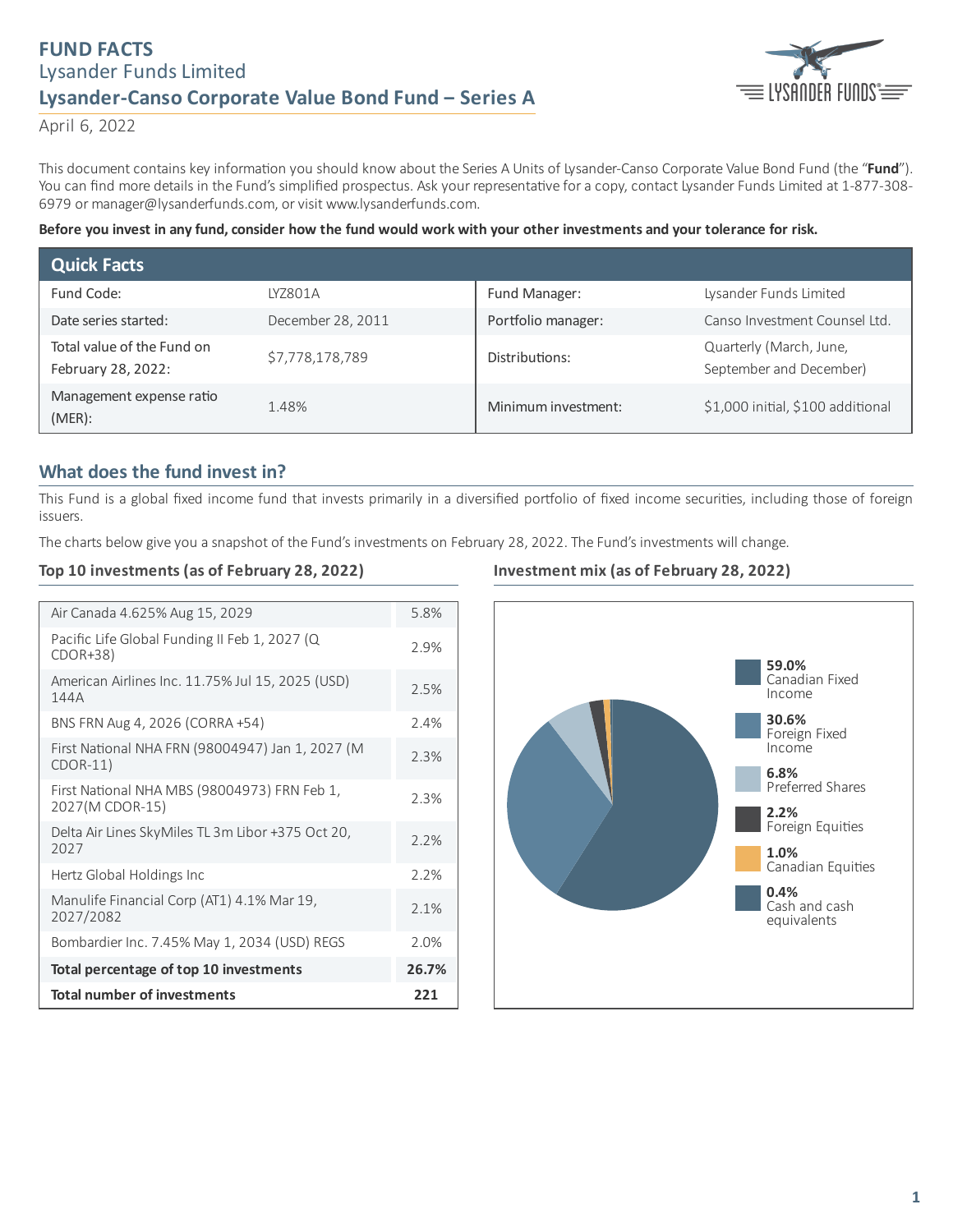# **Lysander-Canso Corporate Value Bond Fund ‒ Series A**

April 6, 2022



## **How risky is it?**

The value of the Fund can go down as well as up. You could lose money. One way to gauge risk is to look at how much a fund's returns change over time. This is called "volatility". In general, funds with higher volatility will have returns that change more over time. They typically have a greater chance of losing money and may have a greater chance of higher returns. Funds with lower volatility tend to have returns that change less over time. They typically have lower returns and may have a lower chance of losing money.

### **Risk** rating

| Lysander Funds Limited has rated the volatility of this Fund as Low. |     |        |        |           |             |
|----------------------------------------------------------------------|-----|--------|--------|-----------|-------------|
|                                                                      | Low | Low to | Medium | Medium to | <b>High</b> |
|                                                                      |     | Medium |        | High      |             |

This rating is based on how much the Fund's returns have changed

from year to year. It doesn't tell you how volatile the Fund will be in the future. The rating can change over time. A fund with a low risk rating can still lose money.

For more information about the risk rating and specific risks that can affect the Fund's returns, see the Risk section of the Fund's simplified prospectus.

### **No guarantees**

Like most mutual funds, this Fund doesn't have any guarantees. You may not get back the amount of money you invest.

## **How has the fund performed?**

This section tells you how the Series A Units of the Fund have performed over the past 10 years. Returns are after Fund expenses have been deducted. These expenses reduce the Series' returns.

#### **Year-by-year returns**

This chart shows how the Series A Units of the Fund have performed in each of the last 10 years. The Series did not drop in value in any of the 10 years. The range of returns and change from year to year can help you assess how risky the Fund has been in the past. It does not tell you how the Fund will perform in the future.



#### **Best and worst 3-month returns**

This table shows the best and worst returns for this Series of the Fund in a 3-month period over the past 10 years. The best and worst 3-month returns could be higher or lower in the future. Consider how much of a loss you could afford to take in a short period of time.

|                     | <b>Return</b> | 3 months ending | If you invested \$1,000 at the beginning of the period |
|---------------------|---------------|-----------------|--------------------------------------------------------|
| Best return         | $12.42\%$     | June 30, 2020   | Your investment would rise to \$1,124.20               |
| <b>Worst return</b> | $-6.39\%$     | March 31, 2020  | Your investment would drop to \$936.10                 |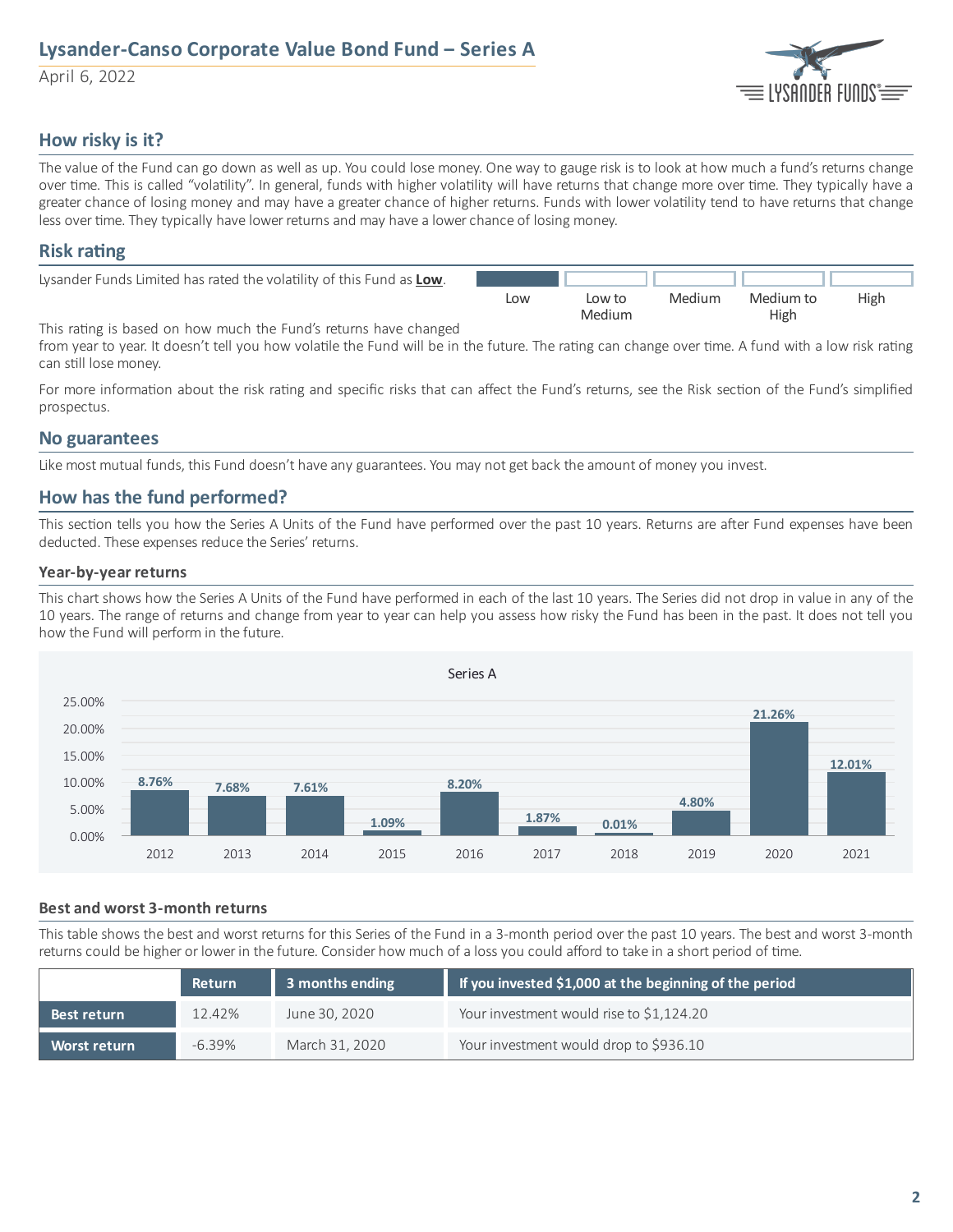# **Lysander-Canso Corporate Value Bond Fund ‒ Series A**

April 6, 2022



#### **Average return**

The annual compounded return of Series A was 6.78% since its start date. If you had invested \$1,000 in the Series A Units of the Fund on its start date of December 28, 2011, your investment would have been worth \$1,949.72 on February 28, 2022.

## **Who is the fund for?**

Investors who plan to hold this investment for the medium to long term and want to receive interest income.

## **A word about tax**

In general, you'll have to pay income tax on your share of the Fund's earnings and on taxable capital gains you realize from redeeming your investment. How much you pay depends on the tax rates that apply to you, and whether or not you hold the fund in a registered plan such as a Registered Retirement Savings Plan or a Tax-Free Savings Account.

Keep in mind that if you hold your fund in a non-registered account, fund distributions of income and taxable capital gains are included in your taxable income, whether you get them in cash or have them reinvested.

## **How much does it cost?**

The following tables show the fees and expenses you could pay to buy, own and sell Series A Units of the Fund. The fees and expenses – including any commissions – can vary among series of a fund and among funds. Higher commissions can influence representatives to recommend one investment over another. Ask about other funds and investments that may be suitable for you at a lower cost.

#### **Sales charges**

There is only one sales charge option when you buy Series A Units.

|                                | What you pay                      |                                          | How it works                                                                                                                                                                                                                                        |  |
|--------------------------------|-----------------------------------|------------------------------------------|-----------------------------------------------------------------------------------------------------------------------------------------------------------------------------------------------------------------------------------------------------|--|
| Sales charge option            | in per cent $(\%)$                | in dollars $(5)$                         |                                                                                                                                                                                                                                                     |  |
| Initial Sales Charge<br>Option | 0% to 5% of the<br>amount you buy | \$0 to \$50 on every<br>$$1,000$ you buy | You and your representative decide on the rate of<br>commission that you pay when you buy Units. The<br>initial sales charge is deducted from the amount paid<br>at the time of purchase. It goes to your<br>representative's firm as a commission. |  |

#### **Fund expenses**

You do not pay these expenses directly. They affect you because they reduce the Fund's returns.

As at December 31, 2021, the expenses of the Series were 1.48% of its average value. This equates to \$14.80 for every \$1,000 invested.

|                                                                                                                                                        | Annual rate (as a % of the Fund's value) |
|--------------------------------------------------------------------------------------------------------------------------------------------------------|------------------------------------------|
| <b>Management expense ratio (MER)</b> - This is the total of the Series' management<br>fee (including the trailing commission) and operating expenses. | 1.48%                                    |
| <b>Trading expense ratio (TER)</b> $-$ These are the Fund's trading costs.                                                                             | $0.00\%$                                 |
| <b>Fund expenses</b>                                                                                                                                   | 1.48%                                    |